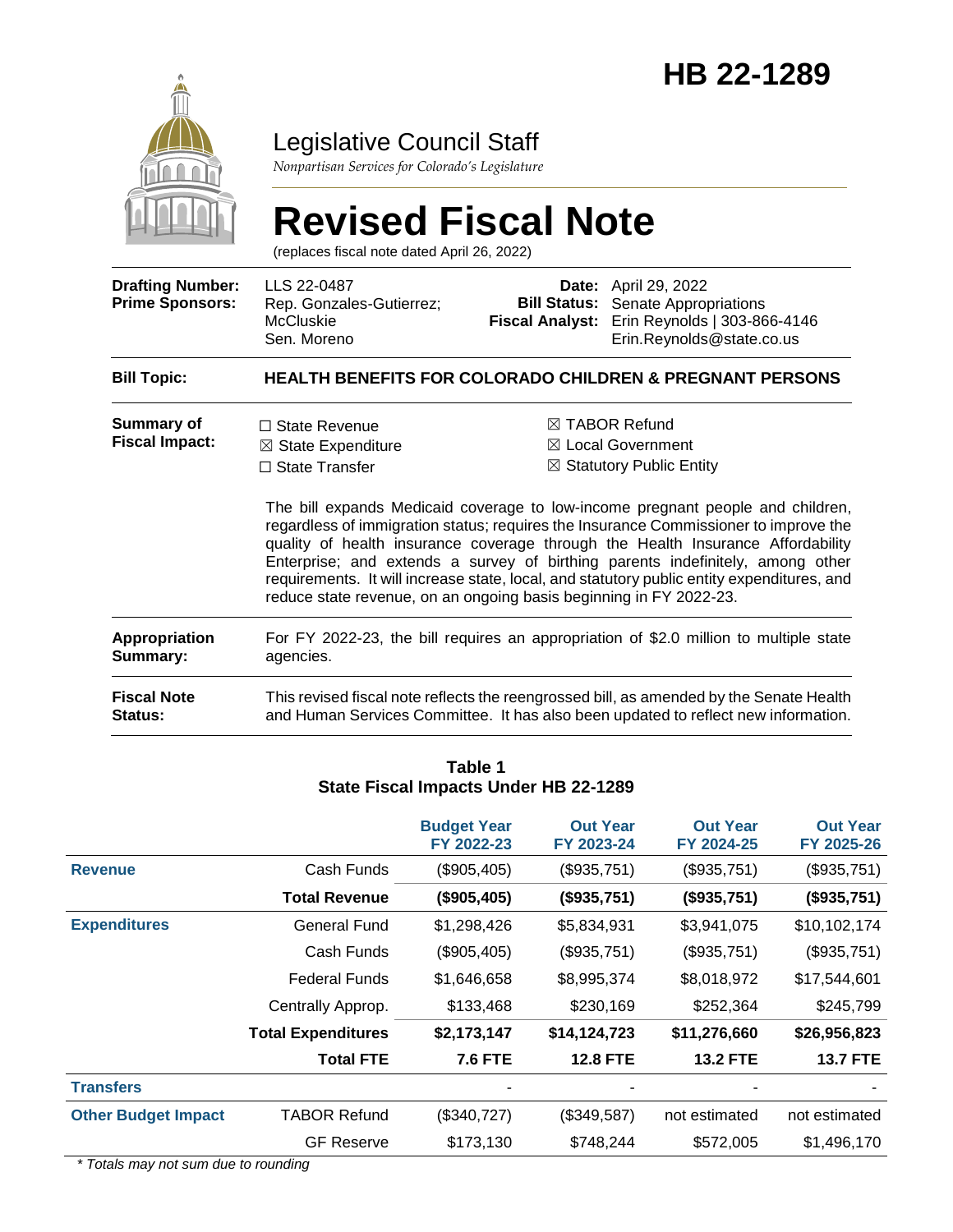## Page 2<br>April 29, 2022 **HB 22-1289**

### **Summary of Legislation**

The bill expands Medicaid and Children's Basic Health Plan (CHP+) coverage to low-income pregnant people and children, regardless of immigration status (lookalike programs); requires the Insurance Commissioner to improve the quality of health insurance coverage through the Health Insurance Affordability Enterprise; and extends a survey of birthing parents indefinitely, among other requirements, as discussed below.

**Health Care Policy and Financing.** Effective January 1, 2025, the Department of Health Care Policy and Financing (HCPF) must provide comprehensive health insurance coverage for low-income pregnant people and children (age 0 to 18) who would be eligible for Medicaid or CHP+ if not for their immigration status. For pregnant persons, coverage continues for 12-months postpartum so long as this coverage remains available through Medicaid and CHP+ plans. HCPF is required to use a cash system of accounting and has over-expenditure authority for service costs. HCPF is required to report on program implementation, then cost savings and health benefits associated with lookalike programs, at its annual SMART Act hearing.

HCPF is also required to:

- upon the bill's effective date, make comprehensive lactation support services, lactation supplies and equipment (including a single-user double electric breast pump, pump parts and pump collection kit, and, if necessary, access to a loaned multi-user hospital grade electric breast pump with compatible individual collection kit), and maintenance of multi-user loaned equipment a covered benefit for Medicaid and CHP+ recipients, with access prior to labor and delivery;
- draw down federal Health Services Initiative funding to improve perinatal and postpartum support after completing a stakeholder process to determine funding priorities;
- establish an outreach program to address enrolling eligible groups into insurance options, and to report on outreach and enrollment strategy outcomes by conducting a stakeholder process approximately one and two years after implementation;
- pursue a demonstration waiver that authorizes the state to use federal medical assistance payments, in coordination with the Division of Insurance (DOI), to enhance or expand state subsidized individual health care coverage for low-income Coloradans and, if needed to maximize federal financial participation, for populations eligible under this bill and under House Bill 22-1094, if passed; and
- eliminate the annual CHP+ enrollment fee.

**Division of Insurance, Department of Regulatory Agencies.** The bill requires the Insurance Commissioner to establish state-subsidized individual health plans through rule for qualified individuals that are equivalent to coverage provided in a qualified health plan and that maximize affordability, along with other specified requirements to be addressed through rule by the Health Insurance Affordability Board. Additionally, beginning January 1, 2024, the bill establishes a special insurance enrollment period for individuals who do not have existing insurance coverage when they become pregnant.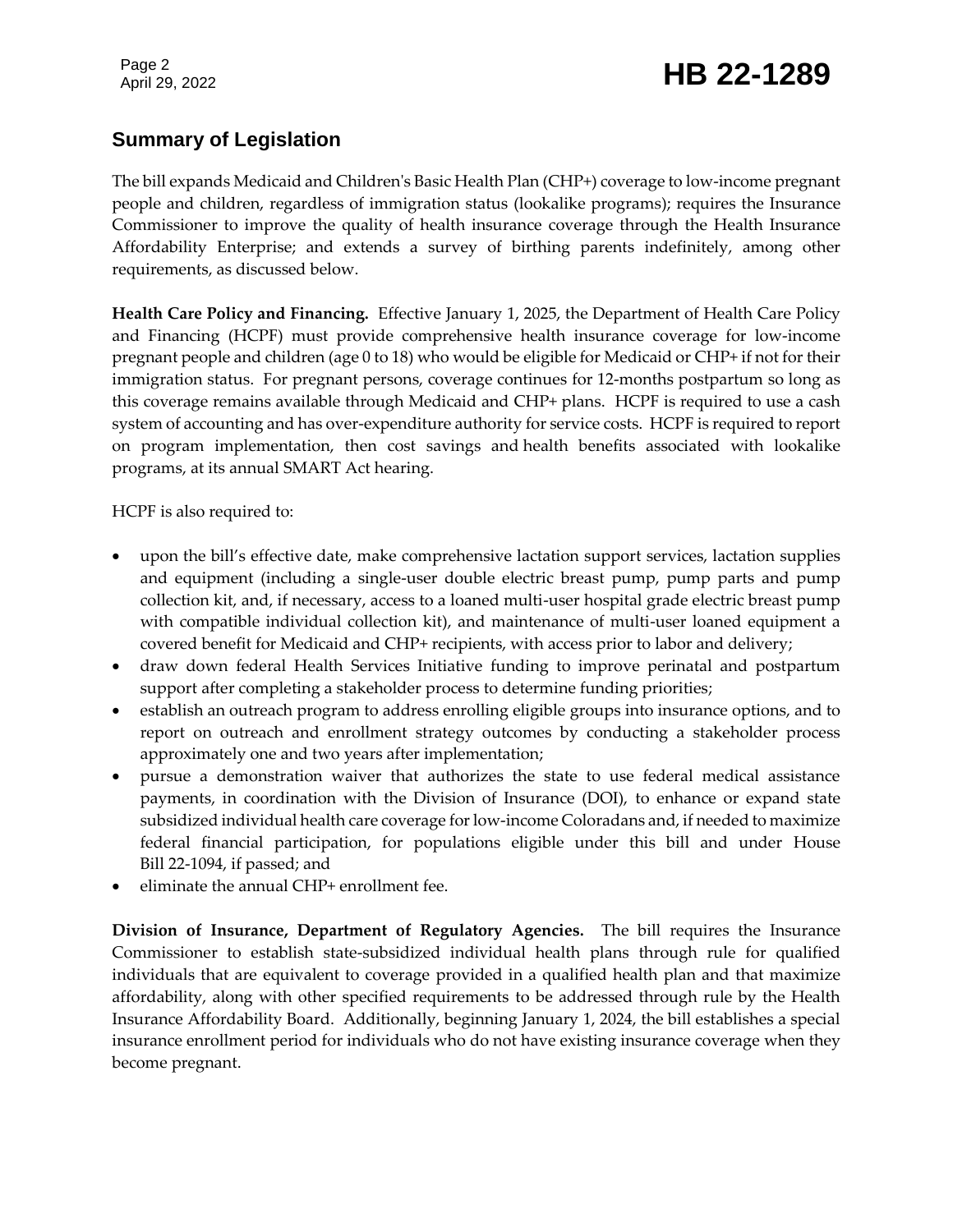Page 3<br>April 29, 2022 **HB 22-1289** 

**Department of Public Health and Environment.** The bill makes permanent a Department of Public Health and Environment (CDPHE) health survey for birthing parents and requires the survey to oversample members of groups that comprise a small percentage of the population and that disproportionately experience health inequities.

#### **State Revenue**

By making the fee waiver for CHP+ permanent, the bill reduces cash fund revenue to the CHP+ Trust and the Health Care Affordability and Sustainability Cash Fund by a total of \$905,405 in FY 2022-23 and \$935,751 in FY 2023-24 and ongoing. Of this revenue, \$340,727 in FY 2022-23 and \$349,587 in FY 2023-24 to the CHP+ is subject to TABOR; revenue to the HAS Cash Fund is exempt from TABOR.

#### **State Expenditures**

The bill increases state General Fund and federal funds expenditures beginning in FY 2022-23 in HCPF, the CDPHE, and the Department of Human Services (CDHS) as shown in Table 2. It will also increase workload and potential costs in the DOI. These impacts are detailed below.

| <b>Cost Components</b>                         | FY 2022-23     | FY 2023-24    | FY 2024-25     | FY 2025-26     |  |
|------------------------------------------------|----------------|---------------|----------------|----------------|--|
| Department of Health Care Policy and Financing |                |               |                |                |  |
| <b>Personal Services</b>                       | \$440,320      | \$919,207     | \$1,021,428    | \$992,914      |  |
| <b>Operating Expenses</b>                      | \$7,155        | \$14,175      | \$15,525       | \$14,850       |  |
| <b>Capital Outlay Costs</b>                    | \$43,400       | \$24,800      | \$6,200        |                |  |
| Service Costs (see Table 3)                    | \$375,178      | \$568,660     | \$17,300,270   | \$34,916,034   |  |
| Service Savings (see Table 3)                  |                | (\$5,046,187) | (\$20,435,685) | (\$20,700,316) |  |
| <b>MMIS Programming</b>                        |                | \$3,114,696   | \$2,612,463    |                |  |
| <b>CBMS Programming</b>                        |                | \$122,463     | \$573,909      |                |  |
| <b>Actuarial Contractor</b>                    |                | \$250,000     |                |                |  |
| <b>Outreach Costs</b>                          | \$750,000      | \$750,000     | \$750,000      | \$750,000      |  |
| <b>County Support</b>                          |                | \$125,000     | \$221,227      | \$189,022      |  |
| <b>Health Services Initiatives</b>             |                | \$12,452,807  | \$8,349,675    | \$9,928,371    |  |
| CHP+ Fee Waiver (CF)                           | (\$905,405)    | (\$935,751)   | (\$935,751)    | (\$935,751)    |  |
| CHP+ Fee Waiver (GF/FF)                        | \$905,405      | \$935,751     | \$935,751      | \$935,751      |  |
| Centrally Appropriated Costs <sup>1</sup>      | \$90,608       | \$183,684     | \$205,879      | \$199,314      |  |
| FTE - Personal Services                        | <b>5.1 FTE</b> | 10.1 FTE      | 11.4 FTE       | 11.0 FTE       |  |
| <b>HCPF Subtotal</b>                           | \$1,706,661    | \$13,479,305  | \$10,620,892   | \$26,290,189   |  |
| <b>General Fund</b>                            | \$874,800      | \$5,235,998   | \$3,331,792.68 | \$9,482,025.18 |  |
| CHP+ Trust                                     | (\$340, 727)   | (\$349,587)   | (\$349,587)    | (\$349,587)    |  |
| <b>HAS Fee</b>                                 | (\$564, 678)   | (\$586, 164)  | (\$586, 164)   | (\$586, 164)   |  |
| <b>Federal Funds</b>                           | \$1,646,658    | \$8,995,374   | \$8,018,972    | \$17,544,601   |  |
| <b>Centrally Appropriated</b>                  | \$90,608       | \$183,684     | \$205,879      | \$199,314      |  |

**Table 2 Expenditures Under HB 22-1289**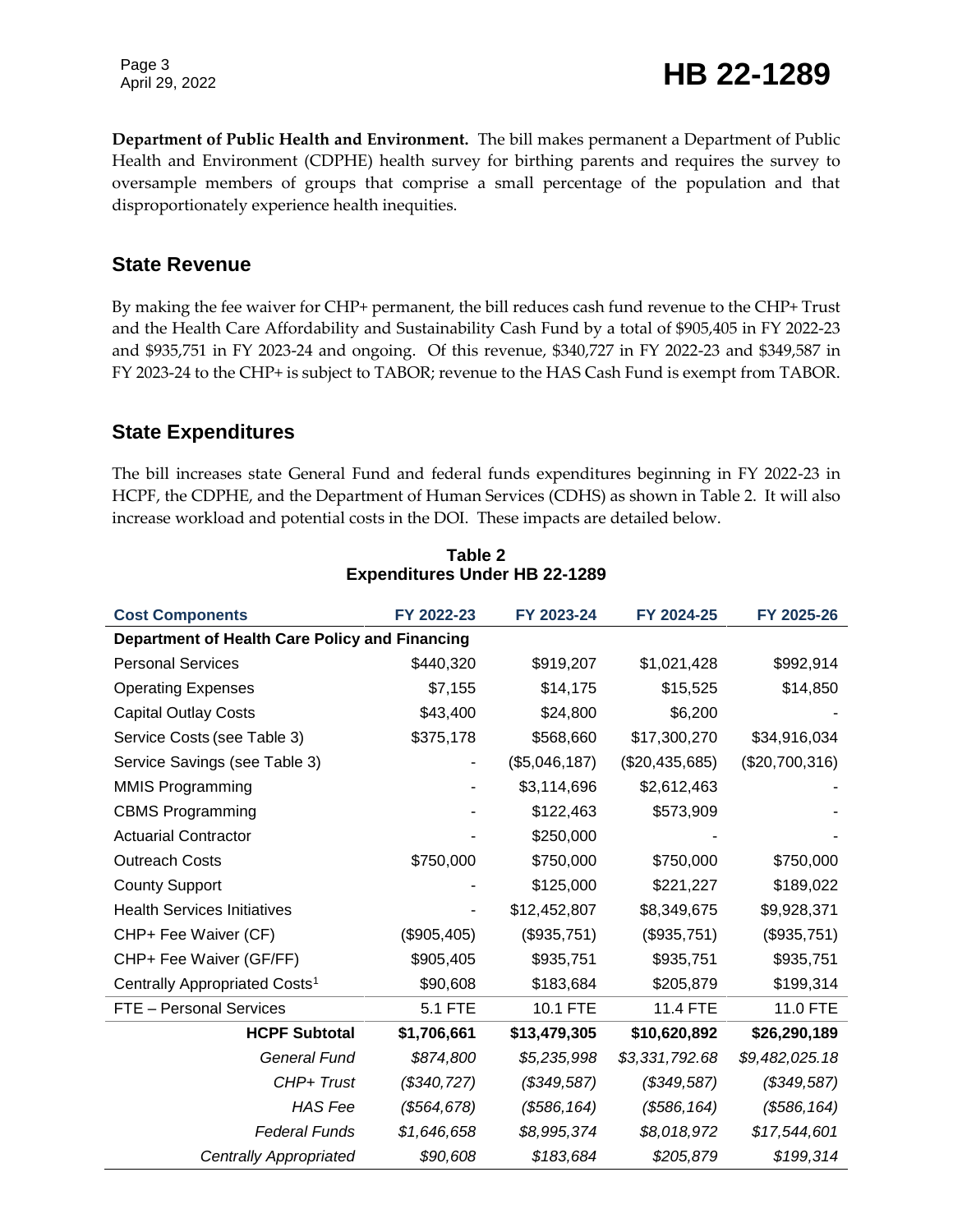# Page 4<br>April 29, 2022 **HB 22-1289**

| <b>Cost Components</b>                             | FY 2022-23     | FY 2023-24      | FY 2024-25      | FY 2025-26      |  |  |
|----------------------------------------------------|----------------|-----------------|-----------------|-----------------|--|--|
| <b>Department of Public Health and Environment</b> |                |                 |                 |                 |  |  |
| <b>Personal Services</b>                           | \$198,560      | \$216,611       | \$216,611       | \$216,611       |  |  |
| <b>Operating Expenses</b>                          | \$3,645        | \$3,645         | \$3,645         | \$3,645         |  |  |
| <b>Capital Outlay Costs</b>                        | \$18,600       |                 |                 |                 |  |  |
| <b>Survey Materials and Postage</b>                | \$34,403       | \$36,124        | \$37,930        | \$39,826        |  |  |
| Software and Licenses                              | \$6,207        | \$6,232         | \$6,259         | \$6,287         |  |  |
| <b>Participant Incentives</b>                      | \$162,211      | \$170,322       | \$178,838       | \$187,780       |  |  |
| Centrally Appropriated Costs <sup>1</sup>          | \$42,860       | \$46,485        | \$46,485        | \$46,485        |  |  |
| FTE - Personal Services                            | 2.5 FTE        | 2.7 FTE         | 2.7 FTE         | 2.7 FTE         |  |  |
| <b>CDPHE Subtotal</b>                              | \$466,486      | \$479,419       | \$489,768       | \$500,634       |  |  |
| <b>Department of Human Services</b>                |                |                 |                 |                 |  |  |
| <b>Computer Programming</b>                        |                | \$166,000       | \$166,000       | \$166,000       |  |  |
| <b>DHS Subtotal</b>                                |                | \$166,000       | \$166,000       | \$166,000       |  |  |
| <b>Total</b>                                       | \$2,173,147    | \$14,124,723    | \$11,276,660    | \$26,956,823    |  |  |
| <b>Total FTE</b>                                   | <b>7.6 FTE</b> | <b>12.8 FTE</b> | <b>13.2 FTE</b> | <b>13.7 FTE</b> |  |  |

#### **Table 2 Expenditures Under HB 22-1289 (Cont.)**

*<sup>1</sup> Centrally appropriated costs are not included in the bill's appropriation.*

**Department of Health Care Policy and Financing.** Starting in FY 2022-23, HCPF will incur ongoing staffing, information technology, outreach, and county administration costs to implement the insurance program. The provision of breastfeeding equipment through Medicaid and CHP+ also begins in FY 2022-23. Starting in FY 2024-25, non-citizen pregnant people and children will be enrolled under the Medicaid and CHP+ look-alike programs, and non-citizens who currently qualify for Emergency Medical Services under Medicaid will instead be served by a new DOI-designed plan. Lactation support services also begin in FY 2024-25. These costs are discussed in more detail below and Table 3 details service costs and savings.

- **Staffing.** HCPF will ramp up a staff of 10.5 FTE as follows: 1.0 FTE to manage Medicaid Management Information System (MMIS) changes; 1.0 FTE to manage Colorado Benefits Management System (CBMS) changes; 1.0 FTE to provide eligibility systems policy analysis; 1.0 FTE to develop and implement eligibility system training; 1.0 FTE policy advisor to coordinate system requirements for Emergency Medical Services; 1.0 FTE to coordinate the state-only CHP+ benefit plan and the health services initiative application process; 1.0 FTE for compliance and stakeholder engagement; 1.0 FTE for outreach; 0.5 FTE for rate-setting and accounting; 1.0 FTE for centralized financial support; and 1.0 FTE to manage breast pump support. Starting July 1, 2024, HCPF requires 1.0 FTE business analyst for 18 months, to provide pharmacy system change management and operational monitoring. Operating and capital outlay expenses for all staff are included. First-year costs are prorated for the General Fund pay date shift and assume a September 1 hire date.
- **MMIS and CBMS programming.** Systems programming costs represent vendor estimates and staffing costs to modify both the MMIS and the CBMS.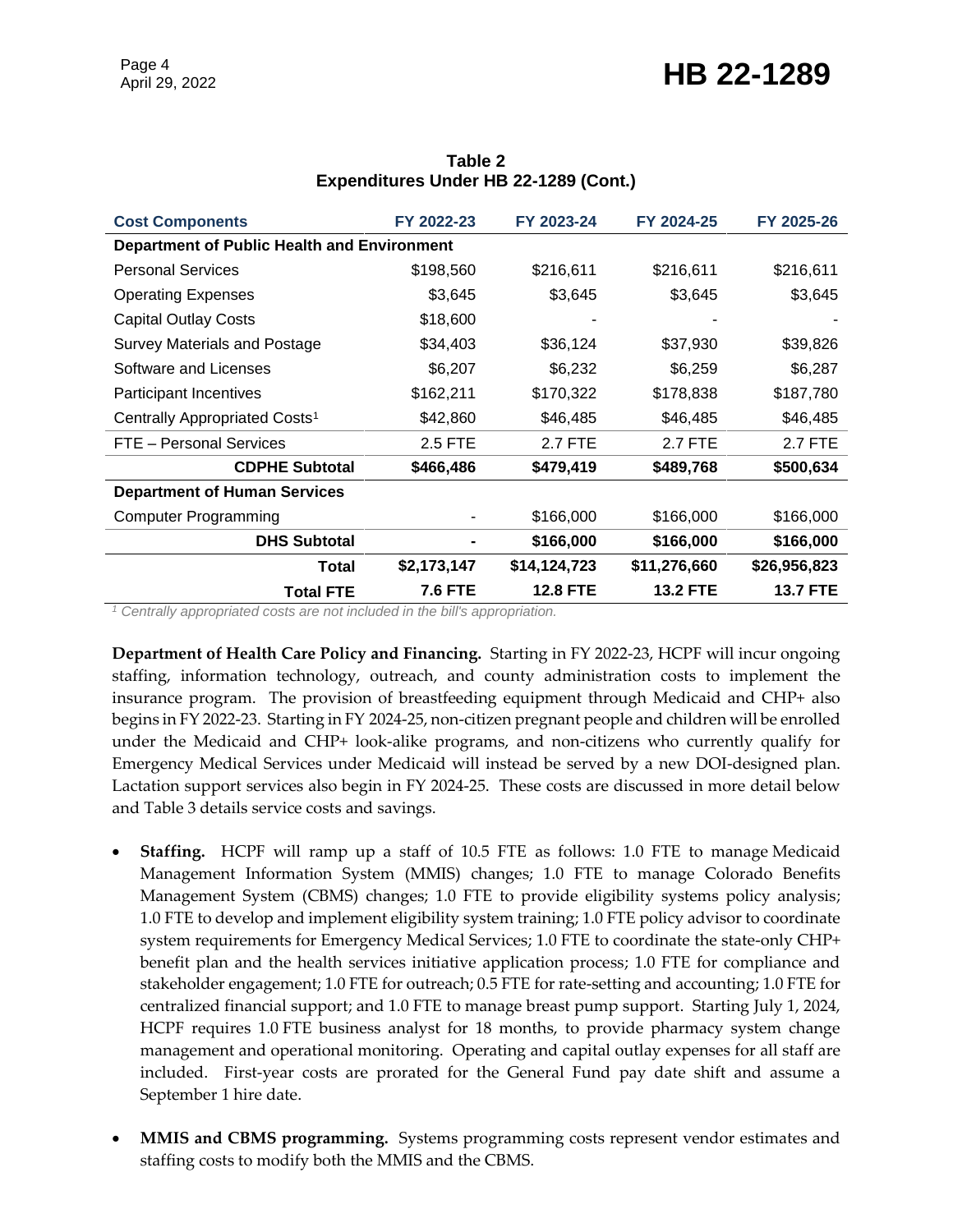- **Actuarial contractor.** HCPF's actuary will perform a one-time rate assessment in FY 2023-24.
- **Outreach costs.** Outreach costs assume \$25,000 in funding will be provided to ten community-based organizations at a cost of \$250,000 per year, as well as 2,500 hours of contractor services for outreach and translation at an hourly rate of \$200, at a cost of \$500,000 per year.
- **County support.** County support costs assume county staff will provide application support for an estimated 1,240 individuals, and process 155 appeals per year. Costs also include funding for policy and procedural development support.
- **Health Services Initiative spending.** The bill requires HCPF to draw down federal Health Services Initiatives funding, which requires a 35 percent General Fund match.
- **CHP+ permanent fee waiver.** The bill permanently removes the annual enrollment fee for the CHP+ program. This will result in a decrease in spending of fee revenue from cash funds (\$935,751), and a corresponding increase from General Fund (\$127,707) and federal funds (\$808,044).
- **Service costs—newly eligible populations.** The bill requires and the fiscal note reflects HCPF enrolling newly eligible pregnant adults and children starting January 1, 2025. Costs assume that the newly eligible population will receive identical care and services received by existing Medicaid and CHP+ members, including access to waiver services, and exclude current EMS spending. Adult service costs assume the enhanced federal match rate of 65 percent, and children's service costs assume no federal match. Cost estimates use either pre-pandemic utilization data with a three-year average growth rate applied or SB 21-194 per capita costs where applicable. Utilization estimates begin with 2,138 pregnant and postpartum adults enrolled in the Medicaid look-alike program; 137 pregnant adults enrolled in the CHP+ look-alike program; 546 children enrolled in the Medicaid look-alike program; and 765 children enrolled in the CHP+ look-alike program. The actual population will likely vary from these assumptions, particularly for children for which little utilization data is available, resulting in what is likely a conservative estimate. The fiscal note assumes this population will be carefully accounted for through the annual budget process.
- **Service costs—breast pumps and lactation consulting.** Since the bill provides breast pump coverage even for persons who may be eligible for this service through the Special Supplemental Nutrition Program for Women, Infants, and Children, it is assumed that the entire Medicaid and CHP+ post-partum populations, estimated at 2,417 and 398 initially, will access these services through the bill. Cost assume a benchmark rate of \$133.30. Of these individuals, it is assumed that about 75 percent will seek lactation support at an estimated consultation cost of \$30.41 beginning in FY 2024-25, once services receive federal approval.
- **Service savings.** Service savings assume that, beginning in FY 2023-24, 468 adults will receive a half-year of coverage under the DOI's Health Insurance Affordability Enterprise plan at a per person EMS savings of \$21,563, up to 960 adults by FY 2025-26. Because the DOI performs rate-setting and plan approval every June preceding the calendar year plans, the fiscal note assumes that these processes could not occur until June 2023, for calendar year 2024 plans.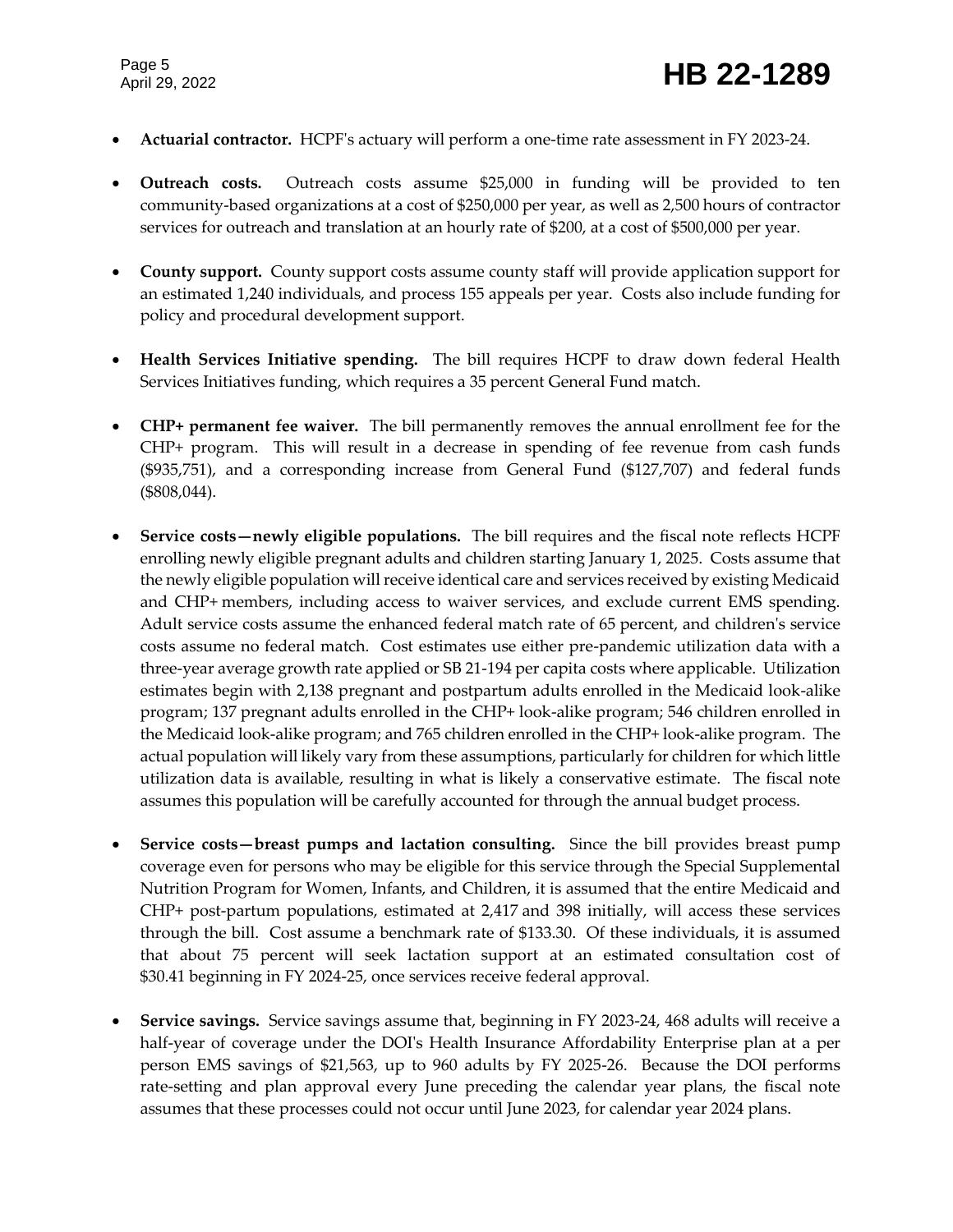### Page 6<br>April 29, 2022 **HB 22-1289**

| Table 3                                                     |  |
|-------------------------------------------------------------|--|
| <b>Estimated Service Costs and Savings Under HB 22-1289</b> |  |

| <b>Service Costs</b>                        | FY 2022-23 | FY 2023-24    | FY 2024-25     | FY 2025-26     |
|---------------------------------------------|------------|---------------|----------------|----------------|
| Non-Citizen Pregnant Adult Medicaid         |            |               | \$9,413,010    | \$19,514,304   |
| Non-Citizen Pregnant Adult CHP+             |            |               | \$804,313      | \$1,635,438    |
| Non-Citizen Postpartum Adult Medicaid       |            |               | \$3,909,198    | \$7,919,640    |
| Non-Citizen Postpartum Adult CHP+           |            |               | \$249,940      | \$506,095      |
| Non-Citizen Children State-only Medicaid    |            |               | \$976,234      | \$2,020,865    |
| Non-Citizen Children State-only CHP+        |            |               | \$1,126,430    | \$2,339,998    |
| <b>Breast Pumps Medicaid</b>                | \$322,138  | \$495,256     | \$620,108      | \$745,421      |
| <b>Breast Pumps CHP+</b>                    | \$53,040   | \$73,404      | \$82,435       | \$92,771       |
| <b>Lactation Support Services Medicaid</b>  |            |               | \$104,685      | \$125,840      |
| Lactation Support Services CHP+             |            |               | \$13,916       | \$15,661       |
| <b>Total Service Costs</b>                  | \$375,178  | \$568,660     | \$17,300,270   | \$34,916,034   |
| General Fund                                | \$179,633  | \$273,319     | \$7,530,545    | \$15,185,862   |
| <b>Federal Funds</b>                        | \$195,545  | \$295,340     | \$9,769,725    | \$19,730,172   |
| <b>Service Savings</b>                      |            |               |                |                |
| <b>EMS Savings from Non-Pregnant Adults</b> |            | (\$5,046,187) | (\$20,435,685) | (\$20,700,316) |
| <b>Total Service Savings</b>                | \$0        | (\$5,046,187) | (\$20,435,685) | (\$20,700,316) |
| <b>General Fund</b>                         |            | (\$2,523,094) | (\$10,217,843) | (\$10,350,158) |
| <b>Federal Funds</b>                        |            | (\$2,523,094) | (\$10,217,842) | (\$10,350,158) |

**Department of Public Health and Environment.** Based on the costs of the pilot program, the CDPHE requires 2.7 FTE to continue the Health eMoms survey, as well as costs for survey materials, postage, software, and participant incentives.

**Department of Human Services.** Because foster youth under 19 years of age will now be eligible for health benefits regardless of immigration status, the bill creates a need for a claims processing link between the MMIS and CDHS' Trails system. The DHS requires a full-time developer to create and maintain an interface between Trails and MMIS, at a cost of \$80 per hour.

**Division of Insurance, Department of Regulatory Agencies.** In FY 2022-23, the Health Insurance Affordability Board will perform rulemaking and related stakeholder outreach regarding state-subsidized individual health plans, which can be accomplished within existing appropriations.

 **Federal financial participation and savings utilization.** The bill requires HCPF to apply for a 1903(v) waiver to enhance the state's subsidization of health insurance for low-income Coloradans and maximize federal financial participation. If the waiver is approved, the bill will draw down federal funding to the Health Insurance Affordability Enterprise.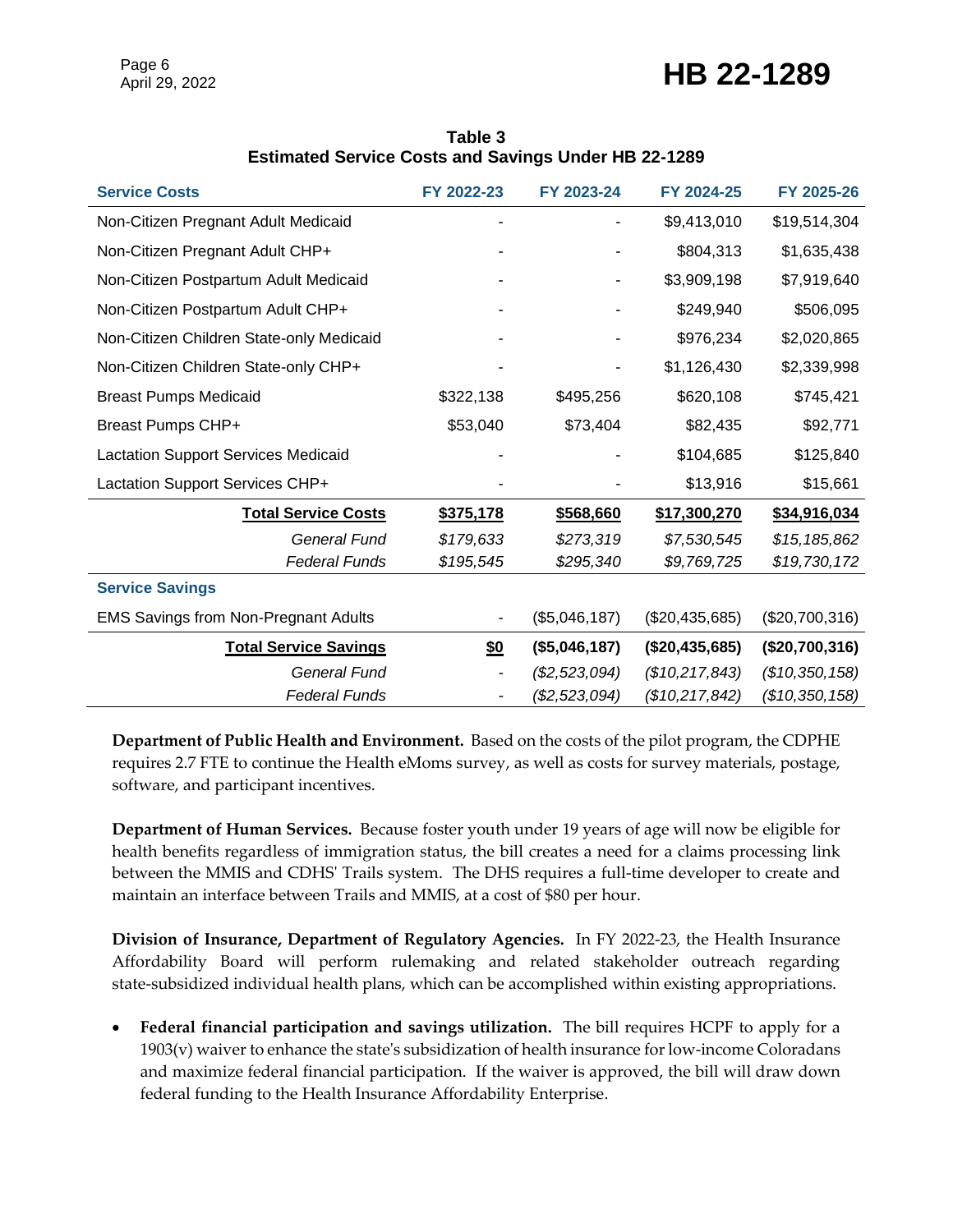**Current state-subsidized plan rollout.** The Health Insurance Affordability Board is currently in the process of developing a state-subsidized insurance plan for qualified individuals—defined as Colorado residents, regardless of immigration status, with a household income of less than 300 percent of the federal poverty level who are not eligible for other state or federal health benefits. For CY 2023, the enterprise board voted to offer that plan with \$0 premium and a 94 percent actuarial value to undocumented persons with incomes less than 138 percent of the federal poverty level. Assuming 9,100 enrollees, this plan is estimated to cost \$51.9 million per year. This plan may reduce the savings to HCPF reflected in the bill.

**Centrally appropriated costs.** Pursuant to a Joint Budget Committee policy, certain costs associated with this bill are addressed through the annual budget process and centrally appropriated in the Long Bill or supplemental appropriations bills, rather than in this bill. These costs, which include employee insurance and supplemental employee retirement payments, are shown in Table 2.

### **Other Budget Impacts**

**General Fund reserve.** Under current law, an amount equal to 15 percent of General Fund appropriations must be set aside in the General Fund statutory reserve beginning in FY 2022-23. Based on this fiscal note, the bill is expected to increase the amount of General Fund held in reserve by the amounts shown in Table 1, which decreases the amount of General Fund available for other purposes.

### **Local Government**

Counties will have additional workload and costs to enroll newly eligible persons into Medicaid and CHP+ under bill, which will be paid for by the state, as discussed in the State Expenditures section.

### **Statutory Public Entity**

Connect for Health Colorado, Colorado's insurance marketplace, will spend an estimated \$104,500 in FY 2022-23 on computer programming to create the special enrollment period for pregnant persons with retroactive start date capability and a noticing requirement. Costs for Connect for Health Colorado are paid using fees assessed on health plans sold in the state, among other sources, and it is assumed that existing revenue streams can be used to cover these costs.

### **Effective Date**

The bill takes effect upon signature of the Governor, or upon becoming law without his signature.